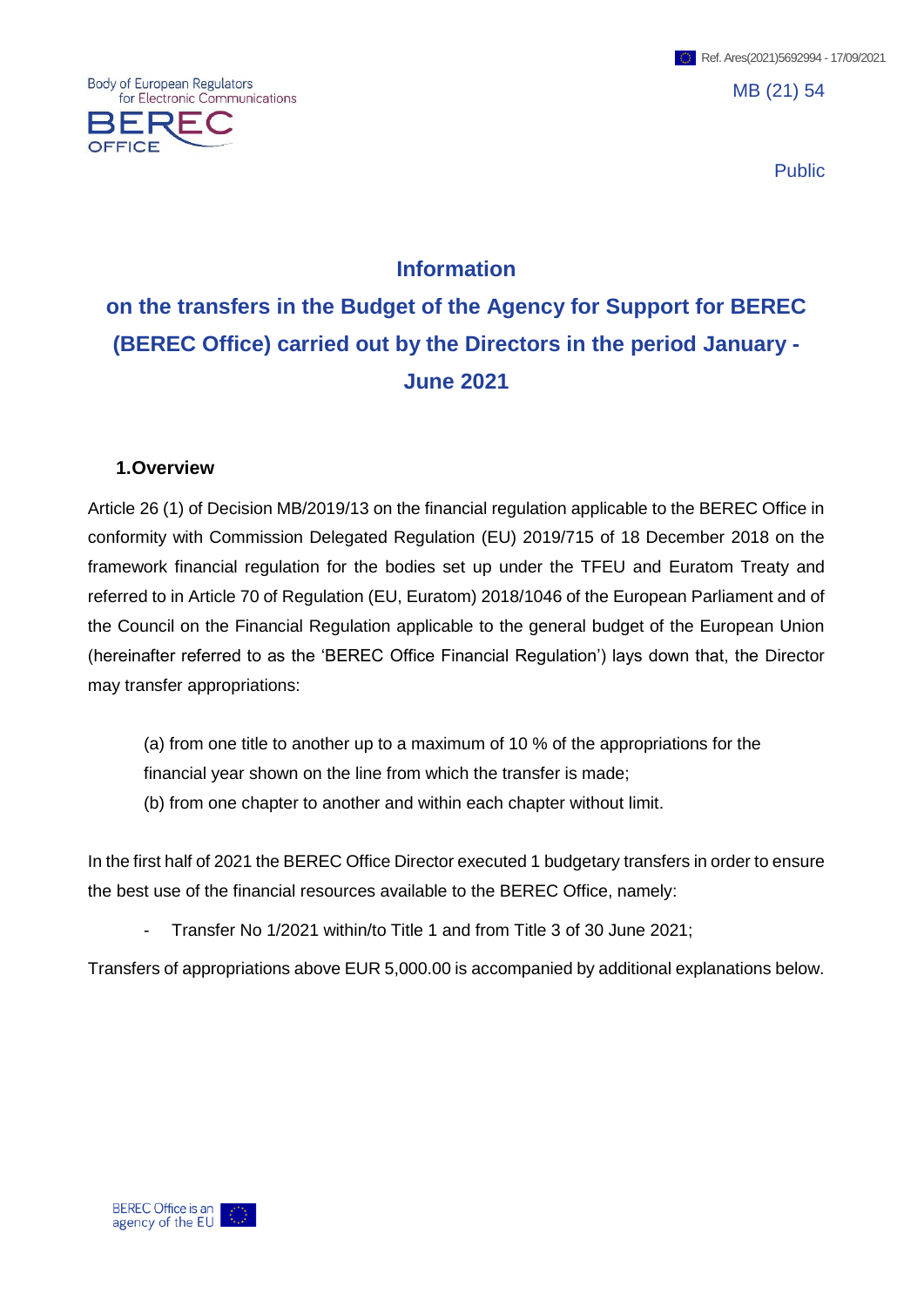## **2.Overview of transfer**

| Transfer 1/2021 of 30 June 2021 |                                                                  |                                 |  |  |  |  |  |
|---------------------------------|------------------------------------------------------------------|---------------------------------|--|--|--|--|--|
| <b>Budget Line</b>              | User reference budget line                                       | Amount transferred out(-)/in(+) |  |  |  |  |  |
| 1200                            | <b>Recruitment expenses</b>                                      | $-10,000.00$                    |  |  |  |  |  |
| 1300                            | Mission expenses, duty travel and other ancillary<br>expenditure | $-10,000.00$                    |  |  |  |  |  |
| 1600                            | <b>External services</b>                                         | +68,325.00                      |  |  |  |  |  |
| 3001                            | <b>BEREC Programme management</b>                                | $-48,325.00$                    |  |  |  |  |  |

#### **Title 1**

- **BL 1200 (Recruitment expenses)** and **BL 1300 (Missions expenses)** has availability for a transfer out, since the ongoing travel restrictions caused by COVID-19 crisis continued to result in savings on staff missions and recruitment (travel expenses of the candidates).
- **BL 1600(External services)** required a transfer in as the financial resources initially planned in the budget were not sufficient to cover the multilingual tuition fees. This situation occurred due to the fact that it was initially expected that as per new headquarters agreement Latvian government would contribute to the schooling cost, however the Ministry of Education and Science informed the BEREC Office on 2 June 2021 that due to their budgetary procedures and process no contribution can be expected in 2021 and is to be tabled for years 2022 and onwards. The dialogue with the ministry is ongoing, in the meantime BEREC Office will continue to finance the multilingual tuition fees and ensure continuity in the services.

### **Title 3**

 **BL 3001( BEREC Programme management)** has availability for a transfer out due to the saving on the physical EWG meetings and subsequent working group travel reimbursements during H1 2021.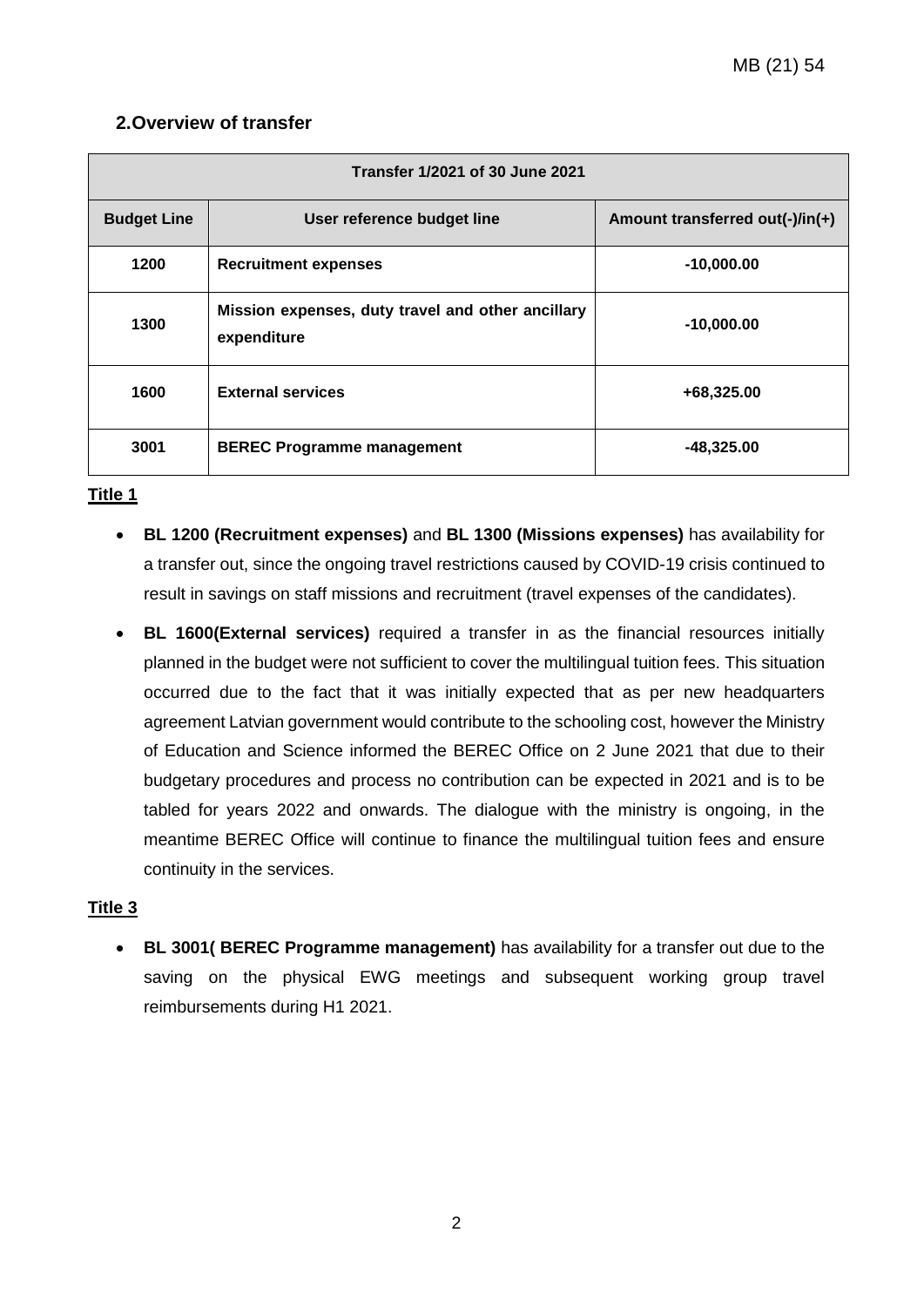



Public

## **Overview of the transfers in the BEREC Office Budget January – June 2021**

The current information is brought to the attention of the BEREC Office Advisory Group (BAG) and Management Board in compliance with the provisions of the Article 26 (1) according to which the Director has to inform the Management Board as soon as possible of all transfers made.

| Title /               |                                                                        | <b>Approved</b> | 10%        | <b>Transfer</b>  | <b>Budget with</b> |
|-----------------------|------------------------------------------------------------------------|-----------------|------------|------------------|--------------------|
| <b>Budget</b><br>line | <b>Budget item description</b>                                         | <b>Budget</b>   | ceiling    | <b>June 2021</b> | transfer           |
|                       | <b>Budget 2021:</b>                                                    | 7,341,357.00    |            | 0.00             | 7,341,357.00       |
| 1                     | <b>STAFF EXPENDITURE</b>                                               | 3,710,725.00    |            | 48,325.00        | 3,759,050.00       |
| 1100                  | TEMPORARY AGENTS' SALARIES                                             | 1,524,525.00    | 152,452.50 |                  | 1,524,525.00       |
| 1111                  | <b>CONTRACT STAFF AND SNEs</b>                                         | 1,387,400.00    | 138,740.00 |                  | 1,387,400.00       |
| 1200                  | <b>RECRUITMENT EXPENSES</b>                                            | 20,000.00       | 2,000.00   | $-10,000.00$     | 10,000.00          |
| 1300                  | MISSION EXPENSES, DUTY TRAVEL AND OTHER ANCILLARY<br><b>EXPNDITURE</b> | 60,000.00       | 6,000.00   | $-10,000.00$     | 50,000.00          |
| 1400                  | <b>MEDICAL SERVICE</b>                                                 | 11,000.00       | 1,100.00   |                  | 11,000.00          |
| 1500                  | <b>TRAINING</b>                                                        | 83,000.00       | 8,300.00   |                  | 83,000.00          |
| 1600                  | <b>EXTERNAL SERVICES</b>                                               |                 | 60,016.40  | 68,325.00        | 668,489.00         |
| 1700                  | <b>REPRESENTATION, RECE</b>                                            | 24,636.00       | 2,463.60   |                  | 24,636.00          |